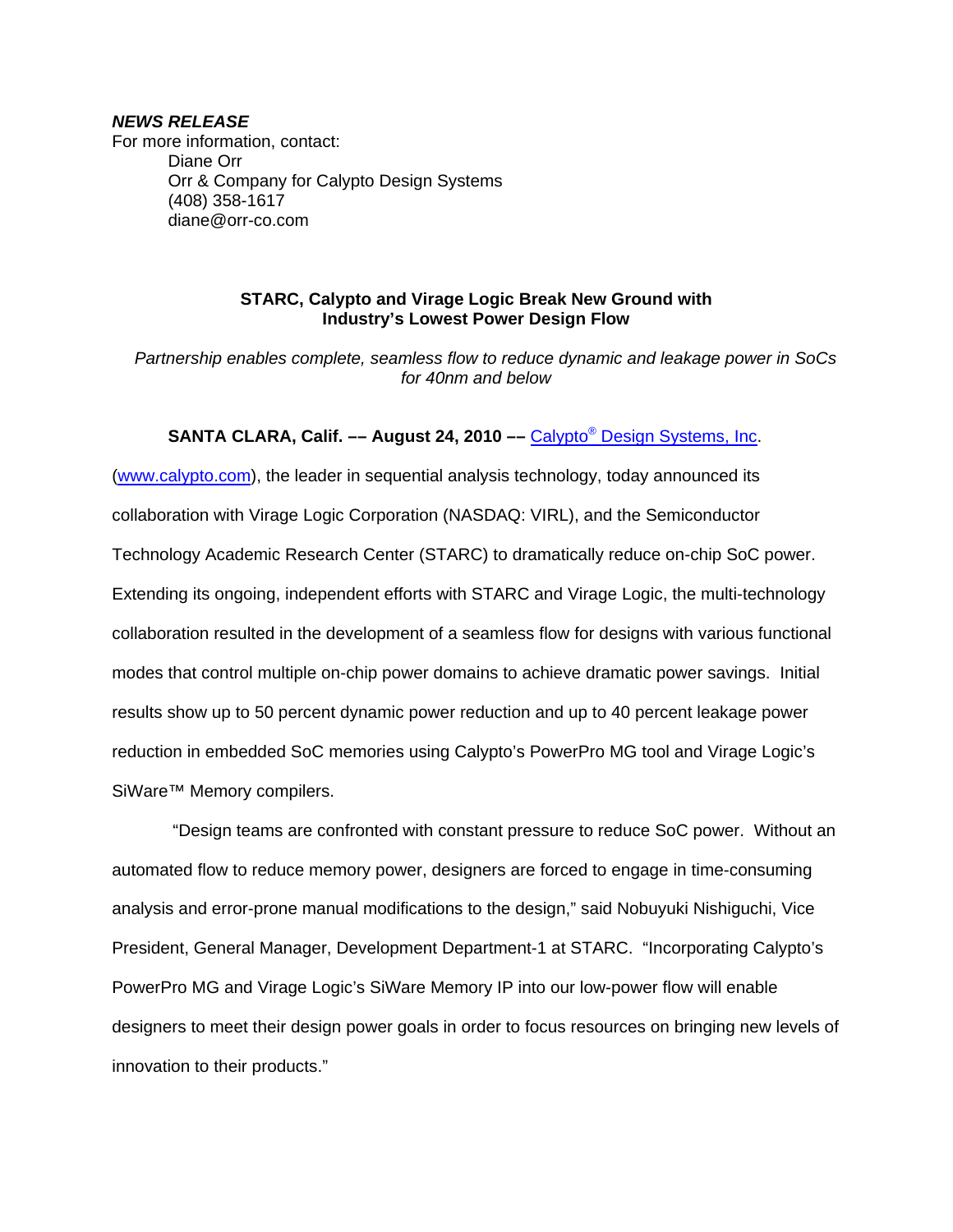### **About Collaboration**

Using Calypto's patented sequential analysis technology, PowerPro MG (for Memory Gating) constructs new memory gating logic that works in conjunction with the low-power memory modes in Virage Logic's SiWare Memory compilers to produce the lowest power memory implementation possible. The SiWare Memory compilers provide several different low power modes – light sleep, deep sleep and shut down to allow designers to reduce leakage power when the memory is not being accessed. The compilers automatically generate PowerPro MG models enabling STARC to easily integrate PowerPro MG into their low power design flow.

"STARC continues to contribute valuable, innovative design flows to the semiconductor industry," said Lisa Minwell, director of technical marketing for Virage Logic. "As the semiconductor industry's trusted IP partner and leading provider of embedded memories, we are pleased to collaborate with Calypto and STARC to enable mutual customers to deliver the most advanced, powerefficient designs possible."

"Reducing power in all of the key components of an SoC is critical to meeting today's competitive design goals," said Tom Sandoval, chief executive officer of Calypto. "Collaboration, such as this one between Calypto, Virage Logic, and STARC, is the most efficient way to make dramatic methodology improvements that enable our customers to deliver the most advanced, power-efficient designs ahead of their competition."

#### **About Virage Logic**

Virage Logic is a leading provider of both functional and physical semiconductor intellectual property (IP) for the design of complex integrated circuits. The company's highly differentiated product portfolio includes processor centric solutions, interface IP solutions, analog solutions, SoC infrastructure IP solutions, embedded SRAMs and NVMs, embedded memory test and repair, logic libraries, and memory development software. As the industry's trusted semiconductor IP partner, more than 400 foundry, IDM and fabless customers rely on